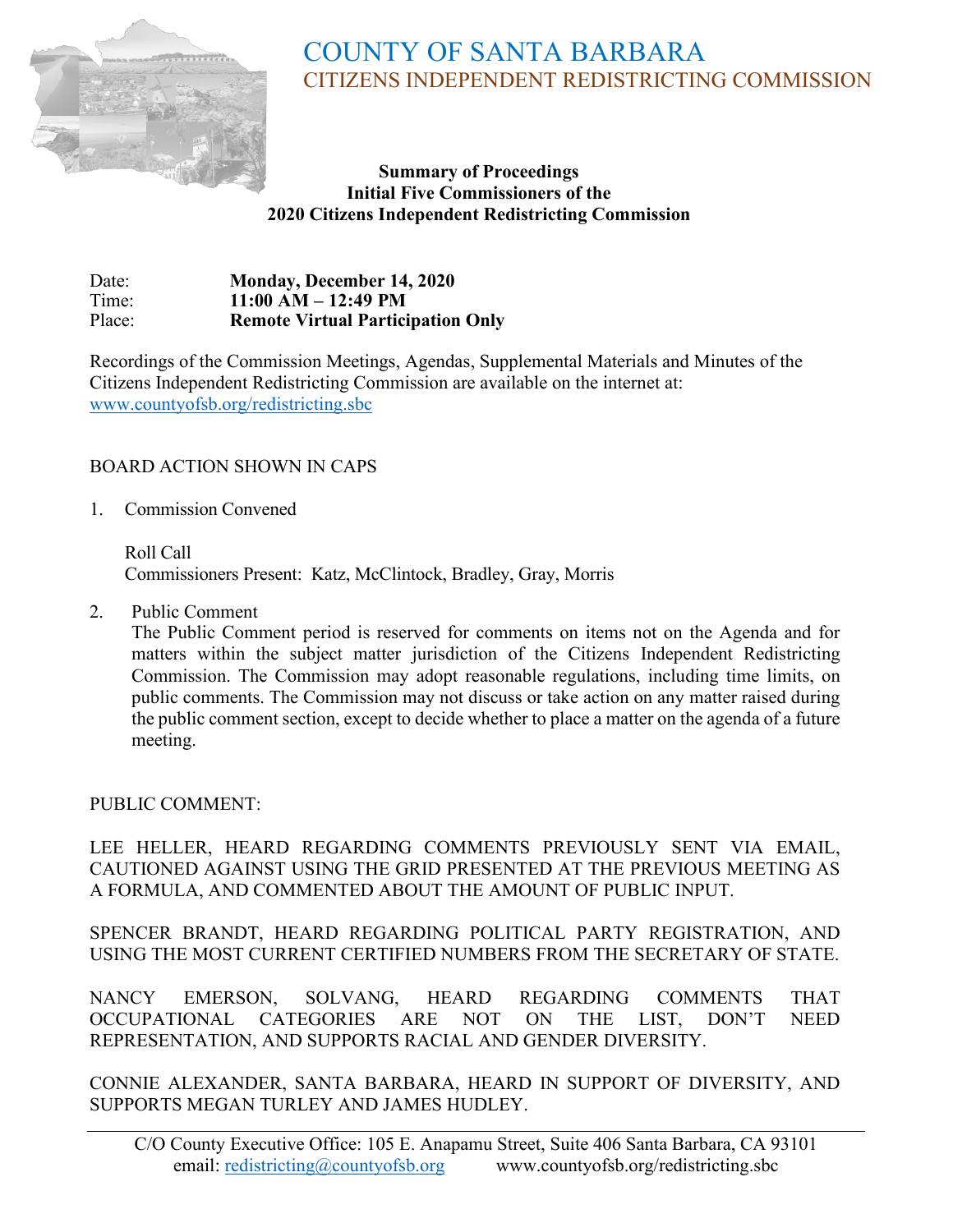JANET BLEVINS, HEARD IN SUPPORT OF JANNET RIOS AND DR. LATA MURTI.

WRITTEN PUBLIC COMMENT:

BEN OAKLEY, COMMENTED REGARDING ELIMINATION OF BENJAMIN OLMEDO.

BEN OAKLEY, COMMENTED REGARDING ELIMINATION OF BENJAMIN OLMEDO (ATTACHMENT).

LEE HELLER, SHARED INFORMATION REGARDING SELECTING FINAL SIX.

LEE HELLER, SHARED INFORMATION REGARDING SELECTING FINAL SIX (ATTACHMENT).

MICHAEL GARCIA, IN SUPPORT OF KEVIN ILAC.

MONIQUE COLINS, COMMENTED REGARDING A PARTISAN POLITICAL OPERATIVE INFLUENCING THE SELECTION PROCESS.

BRENDA CARILLO, COMMENTED REGARDING UCSB BEING OVERREPRESENTED IN THE APPLICANT POOL.

BENJAMIN OLMEDO, CANDIDATE, EXPRESSED CONCERNS REGARDING A BIASED SELECTION PROCESS, AND SUPPORTS JAMES HUDLEY.

KEN MASUDO, CANDIDATE, CLARIFIED HIS COMMENTS ABOUT AGRICULTURE.

KEN MASUDO, CANDIDATE, CLARIFIED HIS COMMENTS ABOUT AGRICULTURE (ATTACHMENT).

LEE HELLER, COMMENTED REGARDING THE PROCESS FOR SUBMITTING WRITTEN COMMENTS.

CONRAD TORRES, IN SUPPORT OF KEVIN ILAC.

ANTONIO RAMIREZ, CITY OF GUADALUPE MAYOR PRO TEM, IN SUPPORT OF JANNET RIOS AND LUPE ALVAREZ.

MIREYA PINA, IN SUPPORT OF JANNET RIOS.

ROSIE OJEDO, IN SUPPORT OF KEVIN ILAC.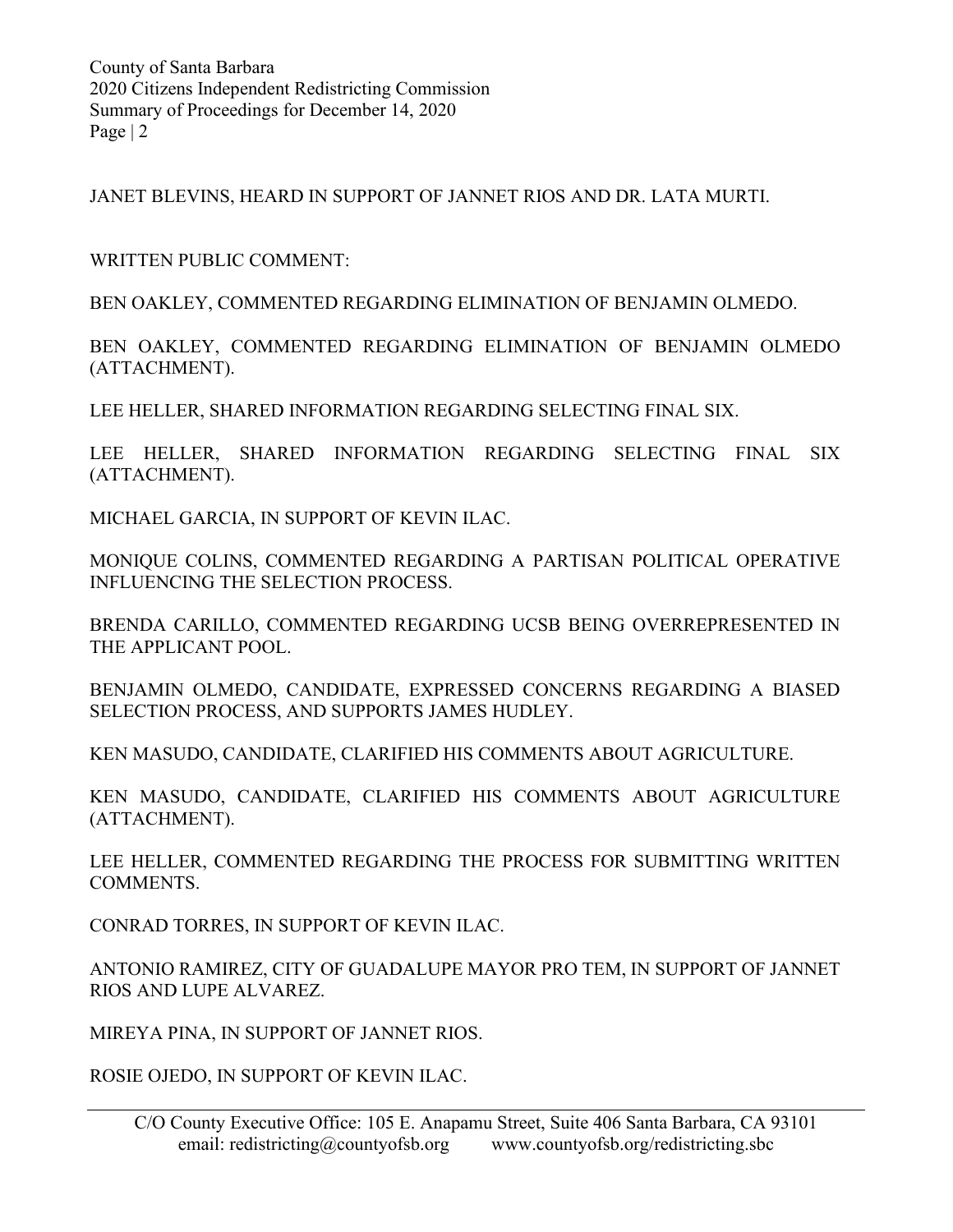SAMUEL DUARTE, COMMENTED REGARDING PUBLIC COMMENT PROCEDURES.

TONYA DIAS, IN SUPPORT OF KEVIN ILAC.

YARELI CRUZ-ARREOLA, IN SUPPORT OF KEVIN ILAC.

CANDICE JOY CORPUZ, IN SUPPORT OF KEVIN ILAC.

RHETT CARTER, IN SUPPORT OF KEVIN ILAC.

FRANCESCA CARRILLO-DIAZ, IN SUPPORT OF KEVIN ILAC.

ANDREW CARDENAS, IN SUPPORT OF KEVIN ILAC.

OSCAR VELASCO, IN SUPPORT OF JANNET RIOS.

KENDELL KLINE, IN SUPPORT OF KEVIN ILAC.

YESENIA BEAS, IN SUPPORT OF JANNET RIOS.

DAISY BASULTO, COMMENTED REGARDING PUBLIC COMMENT PROCEDURES.

LUPE ALVAREZ (1), SUBMITTED GUADALUPE RESOLUTION AND CITIZEN PETITION.

LUPE ALVAREZ (2), SUBMITTED RESOLUTION PAGE 1.

LUPE ALVAREZ (3), SUBMITTED RESOLUTION PAGE 2.

LUPE ALVAREZ (4), SUBMITTED PETITION.

3. Commissioner disclosure of ex parte communications pursuant to County Ordinance Code Sec. 2-10.9A(5)(h).

NO COMMUNICATIONS.

COMMISSIONER MORRIS COMMENTED ON A PREVIOUS STATEMENT, AND CLARIFIED THAT CANDIDATE BENJAMIN OLMEDO HAS NOT BEEN DISQUALIFIED, THAT FINAL SELECTION REQUIRES A 4/5 VOTE, AND APOLOGIZED FOR ANY MISUNDERSTANDING.

4. Commission applicant interviews (Continued from meetings of December 8 and 9).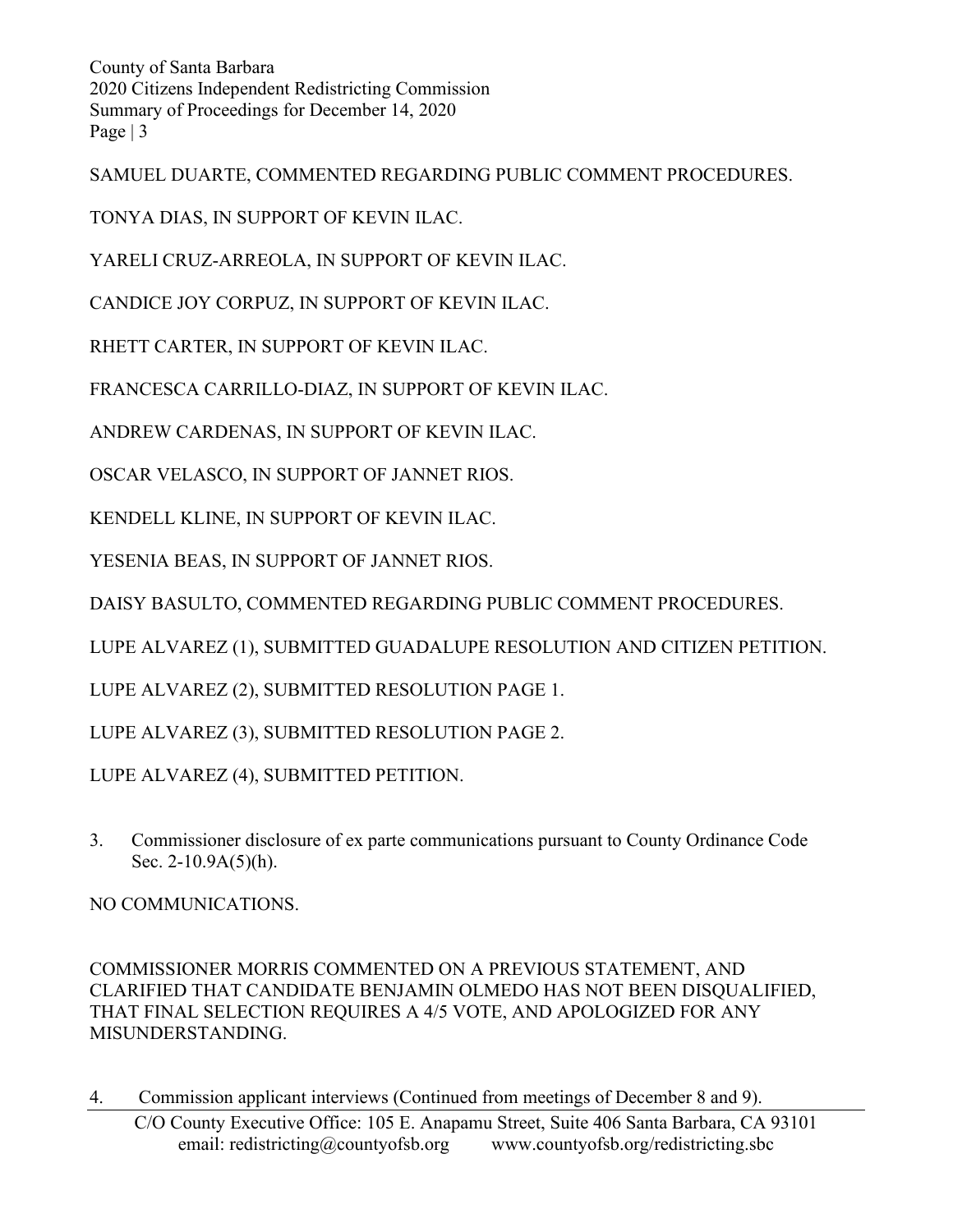#### COMMISSIONER MORRIS GAVE AN OVERVIEW OF THE INTERVIEW PROCESS.

QUESTION #1 – ASKED BY COMMISSIONER KATZ (DISTRICT 1):

• WHY DO YOU WANT TO SERVE ON THE REDISTRICTING COMMISSION?

QUESTION #2 – ASKED BY COMMISSIONER MCCLINTOCK (DISTRICT 2):

• GIVEN THE COMMISSION'S INITIAL FIVE MEMBERS, AND WHAT YOU KNOW ABOUT THEIR BACKGROUNDS AND SKILL SETS, COULD YOU HIGHLIGHT ELEMENTS OF YOUR PERSONAL BACKGROUND, EXPERIENCE, SKILLS, AND KNOWLEDGE OF SANTA BARBARA COUNTY THAT YOU THINK WILL ADD TO THE OVERALL DIVERSITY OF THE COMMISSION?

QUESTION #3 – ASKED BY COMMISSIONER BRADLEY (DISTRICT 3):

• HOW WOULD YOU HELP THE COMMISSION TO DRAW LINES THAT PROMOTE "COMMUNITIES OF INTEREST?"

QUESTION #4 – ASKED BY COMMISSIONER GRAY (DISTRICT 4):

• COULD YOU DESCRIBE A PROJECT OR OTHER EXPERIENCE IN WHICH YOU HAD TO COLLABORATE WITH A GROUP OF INDIVIDUALS IN ORDER TO REACH A COMMON GOAL? WHEN YOU DISAGREED WITH OTHERS, HOW DID YOU HANDLE THOSE DISAGREEMENTS?

QUESTION #5 – ASKED BY COMMISSIONER MORRIS (DISTRICT 5):

• HOW DO YOU THINK THE COMMISSION SHOULD ADDRESS THE PROBLEM OF PUBLIC EDUCATION AND OUTREACH ON REDISTRICTING TO HELP ENCOURAGE BROAD PARTICIPATION IN THE COMMISSION'S WORK? WHAT ARE SOME IDEAS YOU HAVE FOR THE COMMISSION TO SOLICIT PUBLIC INPUT ON THE REDISTRICTING PROCESS, AND METHODS OF PUBLIC OUTREACH TO ENSURE TRANSPARENCY?

THE COMMISSIONERS INTERVIEWED APPLICANT KAREN TWIBELL.

## PUBLIC COMMENTS:

LINDA HONIKMAN, HEARD REGARDING THE IMPORTANCE OF AGE, RACIAL AND ETHNIC DIVERSITY, SUPPORTS MEGAN TURLEY, AND CONCERNS ABOUT KEN MASUDA.

LEE HELLER, HEARD IN SUPPORT OF MS. RIOS, DR. MURTI, MR. HUDLEY, MR. OLMEDO, AND MS. KNUDSON, CONSIDERATION OF MR. ILAC OR MS. RIOS FOR AT-LARGE SEAT, AND CONCERNS ABOUT MR. MASUDA, AND MR. MONTELLO.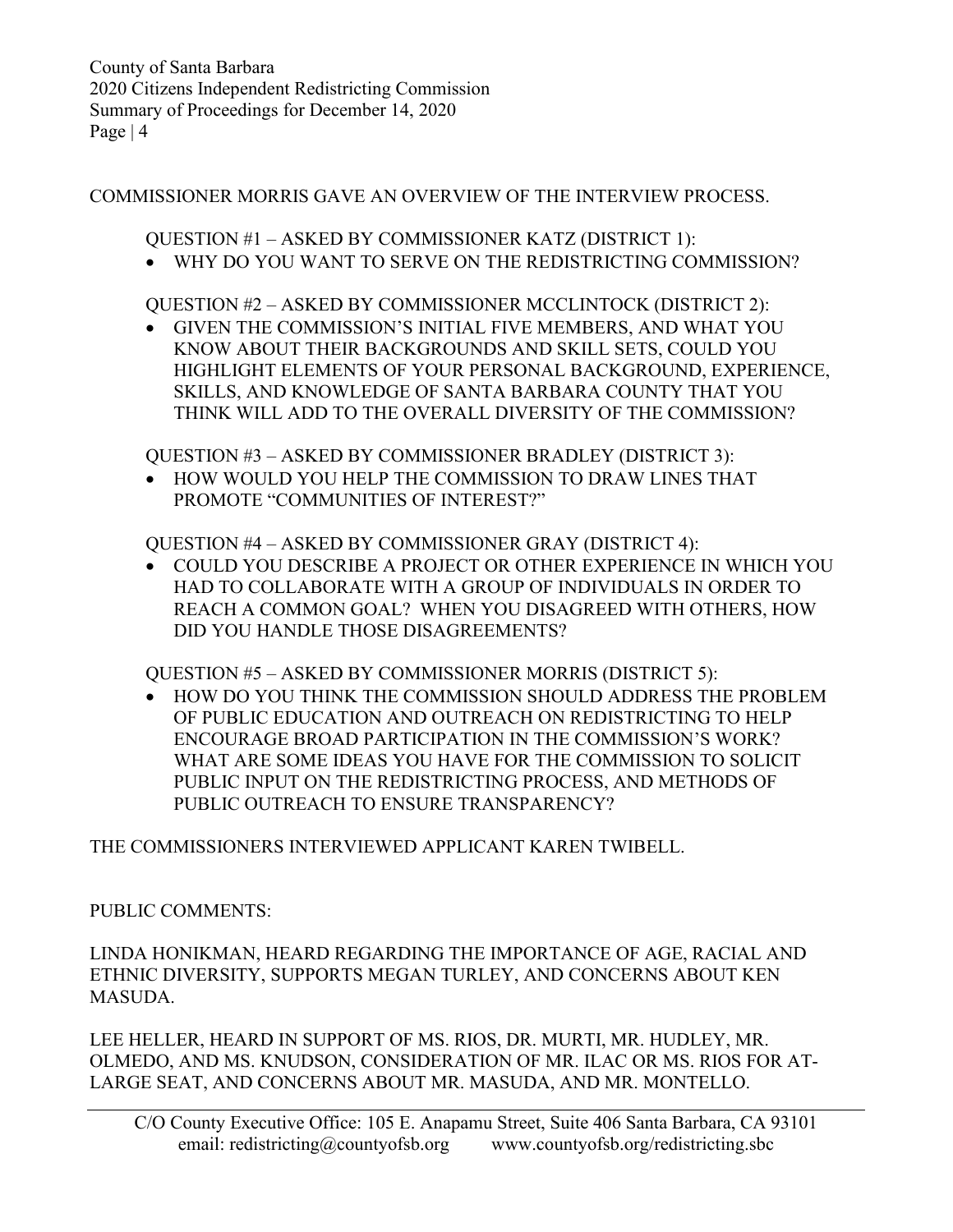MR. MONTELLO, CANDIDATE, HEARD IN RESPONSE TO COMMENTS ABOUT HIS APPLICATION, POSSIBLE CONFLICT OF INTEREST, AND COMMENTED ABOUT HIS QUALIFICATIONS AND ABILITY TO BE FAIR AND IMPARTIAL.

WILLIAM CONLIN, HEARD REGARDING CONCERNS ABOUT APPLICANT DANIEL MONTELLO, AND SUPPORTS DR. LATA MURTI, AND JENNIFER HARDIN FOR THE AT-LARGE SEAT.

LAWANDA LYONS-PRUITT, NAACP, HEARD REGARDING CONSIDERATION OF DIVERSITY, INCLUSION AND EQUITY, SUPPORTS MEGAN TURLEY, JAMES HUDLEY, DR. LATA MURTI, JANNET RIOS, AND JENNIFER HARDIN FOR AT-LARGE SEAT.

NADIA LEE ABUSHANAB, SANTA BARBARA COUNTY ACTION NETWORK, HEARD IN OPPOSITION OF APPLICANT DANIEL MONTELLO, RECOMMENDS MEGAN TURLEY, JAMES HUDLEY, DR. LATA MURTI, AMANDA OCHOA, JANNET RIOS, JENNIFER HARDIN FOR THE AT-LARGE SEAT, AND COMMENTED THAT DIVERSITY SHOULD INCLUDE EXPERTISE AND EXPERIENCE, AS WELL AS ETHNIC BACKGROUND.

MARC CHYTILO, HEARD REGARDING CONCERNS ABOUT DANIEL MONTELLO, SUPPORTS MS. KNUDSON, MS. TURLEY, MR. HUDLEY, DR. MURTI, MS. RIOS, AND MS. HARDIN, AND MR. ILAC, OR MR. OLMEDO FOR THE AT-LARGE SEAT.

NANCY EMERSON (AUDIO DIFFICULTIES)

SPENCER BRANDT, HEARD REGARDING CONCERNS ABOUT MR. MONTELLO, AND SUPPORTS MS. KNUDSON, AND DR. LATA MURTI.

5. Discussion, deliberation, and possible action regarding the selection of the additional six commissioners.

COMMISSION DISCUSSION:

COMMISSIONER GRAY COMMENTED ABOUT THE CHALLENGE OF THE SELECTION PROCESS.

THE COMMISSION REVIEWED THE TABLE PREPARED AND PRESENTED BY COMMISSIONER GRAY, AND MR. JOHNSON INTRODUCED A SPREADSHEET THAT ALLOWS A REAL TIME SELECTION TALLY.

MR. CHURCHWELL AND MR. JOHNSON COMMENTED ABOUT THINGS TO CONSIDER, AND SUGGESTIONS ON HOW TO PROCEED IN THE SELECTION PROCESS.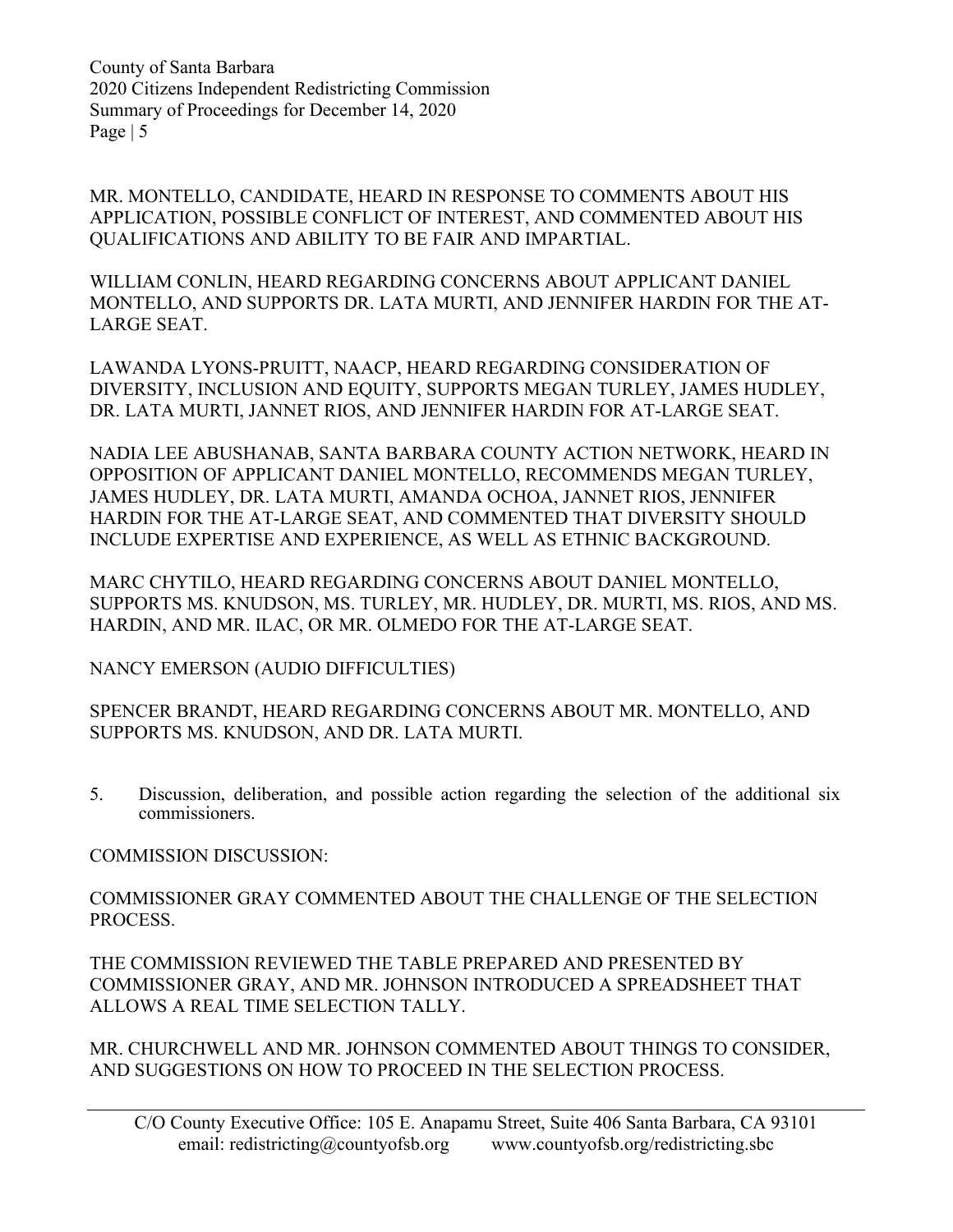COMMISSIONER MORRIS COMMENTED THAT FINAL SELECTION IS BASED ON A 4/5 VOTE.

THE COMMISSIONERS PRESENTED THEIR INITIAL SLATES AS FOLLOWS:

COMMISSIONER GRAY: 1-TWIBELL, 2-TURLEY, 3-HUDLEY, 4-MURTI AND HARDIN, 5- RIOS COMMISSIONER BRADLEY: 1-KNUDSON, 2-TURLEY, 3-HUDLEY, 4-MURTI, 5-RIOS, AT-LARGE-ILAC COMMISSIONER MCCLINTOCK: 1-KNUDSON, 2-TURLEY, 3-HUDLEY, 4-MURTI, 5-RIOS, AT-LARGE-ILAC COMMISSIONER KATZ: 1-TWIBELL, 2-TURLEY, 3-HUDLEY, 4-MURTI, 5-RIOS, AT-LARGE-ILAC COMMISSIONER MORRIS: 1-TWIBELL, 2-TURLEY, 3-HUDLEY, 4-HARDIN, 5-ILAC, AT-LARGE-MURTI

THE INITIAL SLATE CONSENSUS WAS UNANIMOUS FOR DISTRICT 2, MEGAN TURLEY, AND DISTRICT 3, JAMES HUDLEY.

UPON FURTHER DISCUSSION, COMMISSIONER BRADLEY AND MCCLINTOCK CHANGED THEIR SELECTION FOR DISTRICT 1 FROM CLAUDIA KNUDSON, TO KAREN TWIBELL.

CANDIDATE LATA MURTI APPEARED ON ALL SLATES, AND HAS A 4/5 VOTE FOR DISTRICT 4.

COMMISSIONER BRADLEY ENCOURAGED CANDIDATES NOT SELECTED TO STAY INVOLVED AND CONSIDER FUTURE AD-HOC COMMITTEE OPPORTUNITIES.

MR. JOHNSON AND MR. CHURCHWELL CONFIRMED THAT THERE IS NO DIFFERENCE IN A DISTRICT OR AN AT-LARGE APPOINTMENT, AND ALL POSITIONS ARE EQUAL.

MOTION TO NOMINATE JANNET RIOS AND KEVIN ILAC.

MOTION CARRIED: 3 AYES 1 NO 1 ABSTAIN

MOTION TO ADOPT THE SLATE AND APPOINT KAREN TWIBELL, MEGAN TURLEY, JAMES HUDLEY, LATA MURTI, KEVIN ILAC AND JANNET RIOS.

COMMISSIONER BRADLEY EXPRESSED CONCERN REGARDING LATINX UNDERREPRESENTATION, AND SUGGESTED BENJAMIN OLMEDO BE CONSIDERED.

MOTION DIED FOR LACK OF A SECOND.